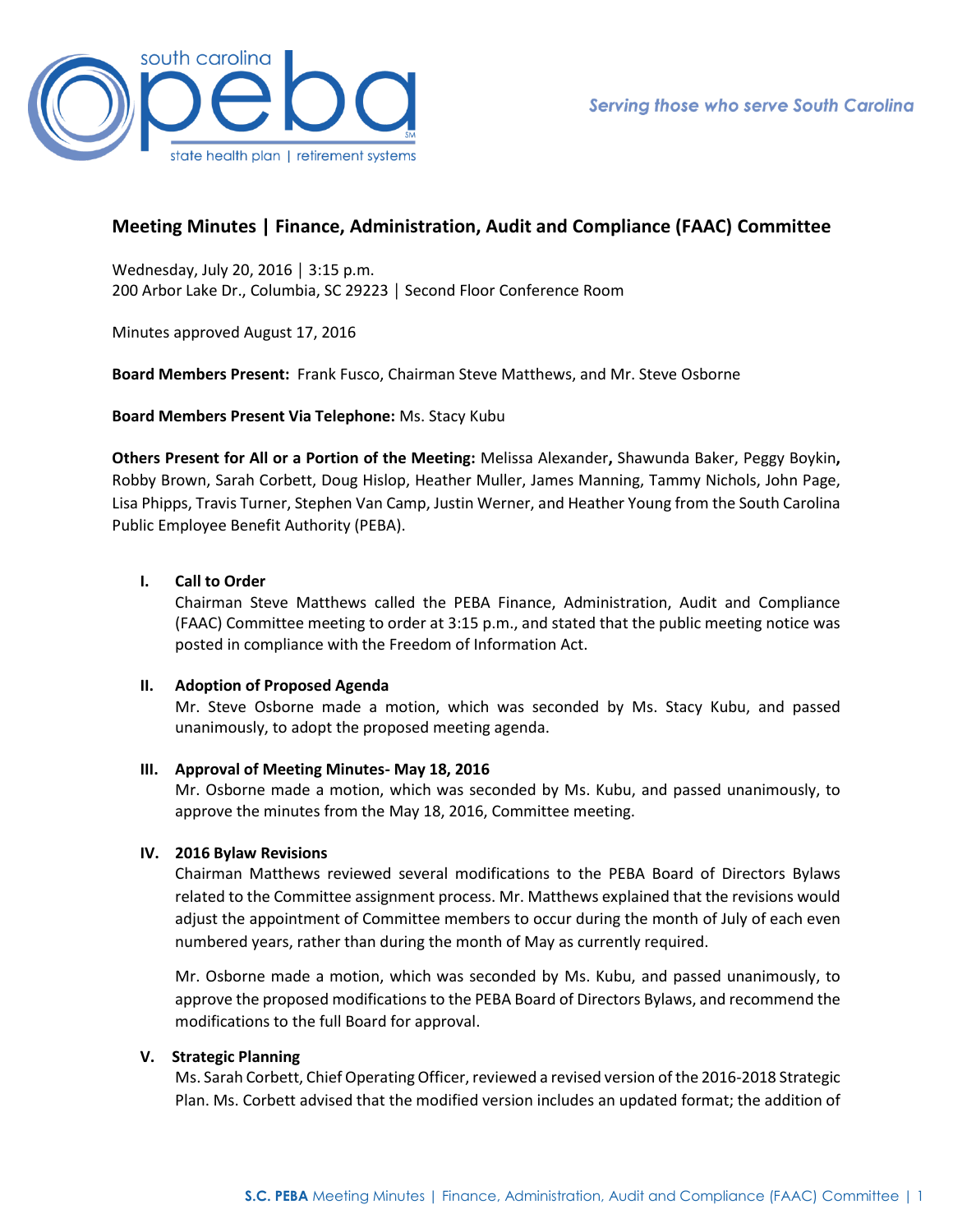key measures; new action items; and the alignment of core values to reflect the Characteristics of High Performance. Ms. Corbett also noted that the Strategic Plan's Vision has been modified to read "Serving those who serve South Carolina".

The Committee commented that the new Strategic Plan format is much easier to read and follow.

Chairman Matthews asked that a Committee Charter review be included on the August 17, 2016, agenda.

#### **VI. Operational Assessment**

Ms. Corbett reviewed the Operational Assessment project, and stated that PEBA's core operational system was built in the early 1990's with the Adabas/Natural technology foundation, and cannot keep pace with future demands.

 Ms. Corbett advised that the Operational Assessment is an enormous project that will take at least five years to complete. Ms. Corbett stated Funston Advisory Services LLC, noted in their audit findings that there will be significant PEBA institutional knowledge loss with upcoming retirements. Ms. Corbett reported that nearly 45 percent of PEBA's workforce is either already retired or will be eligible to retire within the next five years, which increases the urgency to migrate to a new technology platform.

Ms. Corbett advised that Linea Solutions has been selected to lead the project, and they have over 20 years of experience in consulting and supporting public sector benefit programs. Ms. Corbett stated the Linea Solutions reviewed PEBA's operational processes, technology and resources, and have provided a recommended planning Roadmap for consideration.

 Ms. Corbett reviewed the Operation Assessment recommendations, and the project benefits and value for PEBA's infrastructure, customers, and employers. Ms. Corbett reported that the cost estimate for completing the Operational Assessment is \$50 million (\$10 million dedicated annually for five years). Additionally, \$1.9 to \$2.5 million in informational technology cost will be required. Ms. Corbett advised that the System would be delivered in two phases, and significant PEBA resources will be dedicated and committed to the project.

 Ms. Corbett concluded the presentation by outlining recommended actions, discussing program execution risks, and detailing the next steps.

# **VII. Internal Audit Reports**

Mr. John Page, Director of Internal Audit, provided the PEBA internal audit reports including:

- A. Audit Plan Status Report
- B. Internal Audit Department Charter Revisions
- C. Internal Audit Report Policy Revisions

Mr. Page stated that some of the language in the Internal Audit Department Charter has been revised regarding the professional standards that the Internal Audit will follow for 2016 and after.